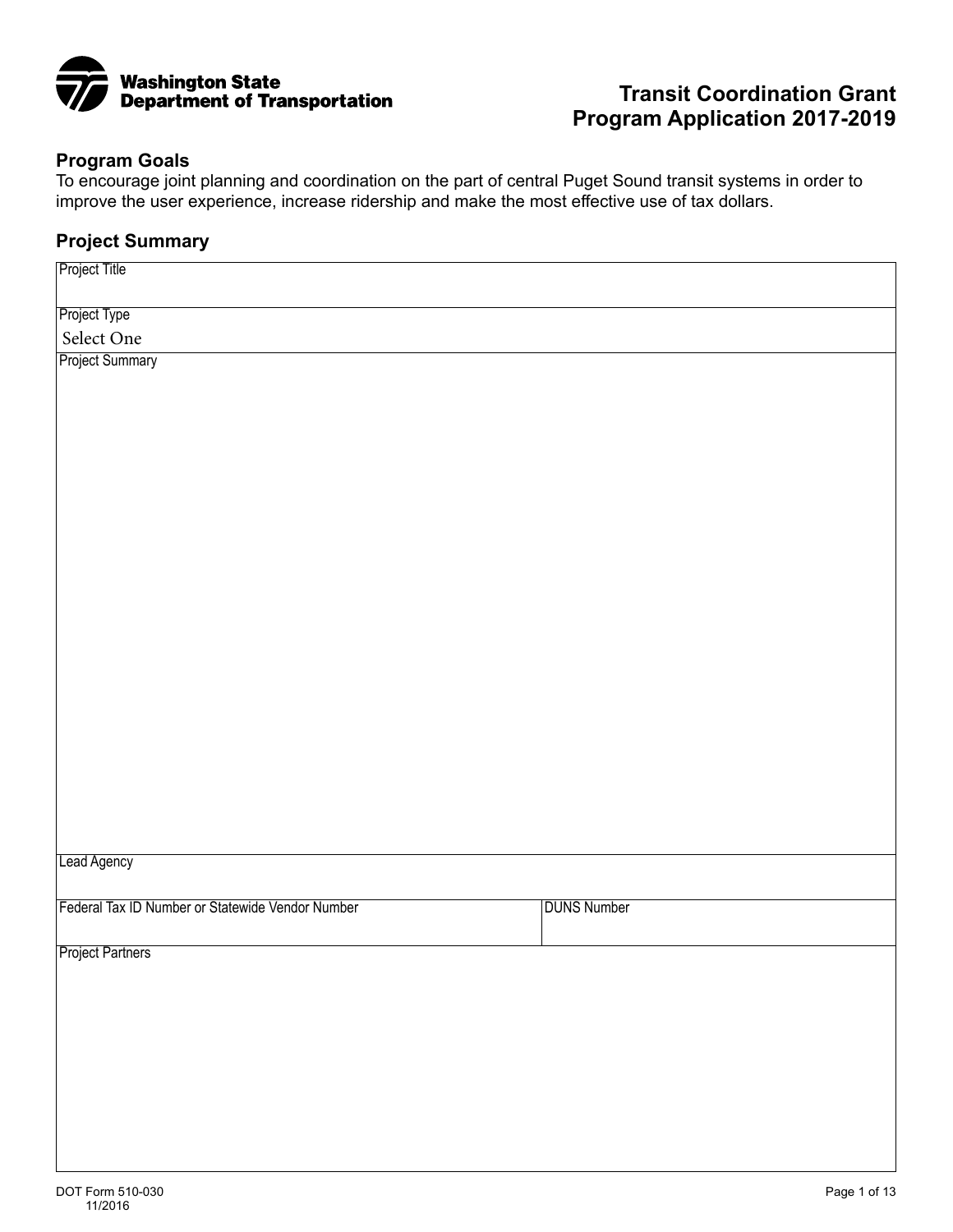| Duration of Project                                   |                                                         | Local Match Amount (minimum of 10% of total project cost)       |                                   |  |  |  |
|-------------------------------------------------------|---------------------------------------------------------|-----------------------------------------------------------------|-----------------------------------|--|--|--|
| One Year (2017-2018)                                  | Two Year (2017-2019)                                    |                                                                 |                                   |  |  |  |
| Grant Request for 2017-2018                           | Grant Request for 2018-2019 (for two year project only) |                                                                 | Total Grant Request for 2017-2019 |  |  |  |
|                                                       |                                                         | *contingent on applicant good standing and budget appropriation |                                   |  |  |  |
|                                                       |                                                         |                                                                 |                                   |  |  |  |
| State Legislative District(s)                         |                                                         |                                                                 |                                   |  |  |  |
|                                                       |                                                         |                                                                 |                                   |  |  |  |
| Congressional District(s)                             |                                                         |                                                                 |                                   |  |  |  |
| County / Counties                                     |                                                         |                                                                 |                                   |  |  |  |
|                                                       |                                                         |                                                                 |                                   |  |  |  |
| <b>Mailing Address</b>                                |                                                         |                                                                 |                                   |  |  |  |
|                                                       |                                                         |                                                                 |                                   |  |  |  |
| Address to receive payments (if different from above) |                                                         |                                                                 |                                   |  |  |  |
|                                                       |                                                         |                                                                 |                                   |  |  |  |
| <b>Grant Administrator</b>                            | <b>Grant Administrator Phone</b>                        | <b>Grant Administrator Email</b>                                |                                   |  |  |  |
|                                                       |                                                         |                                                                 |                                   |  |  |  |
| <b>Billing Contact</b>                                | <b>Billing Contact Phone</b>                            | <b>Billing Contact Email</b>                                    |                                   |  |  |  |
|                                                       |                                                         |                                                                 |                                   |  |  |  |

Describe the issue or problem to be addressed and how the proposed project addresses this.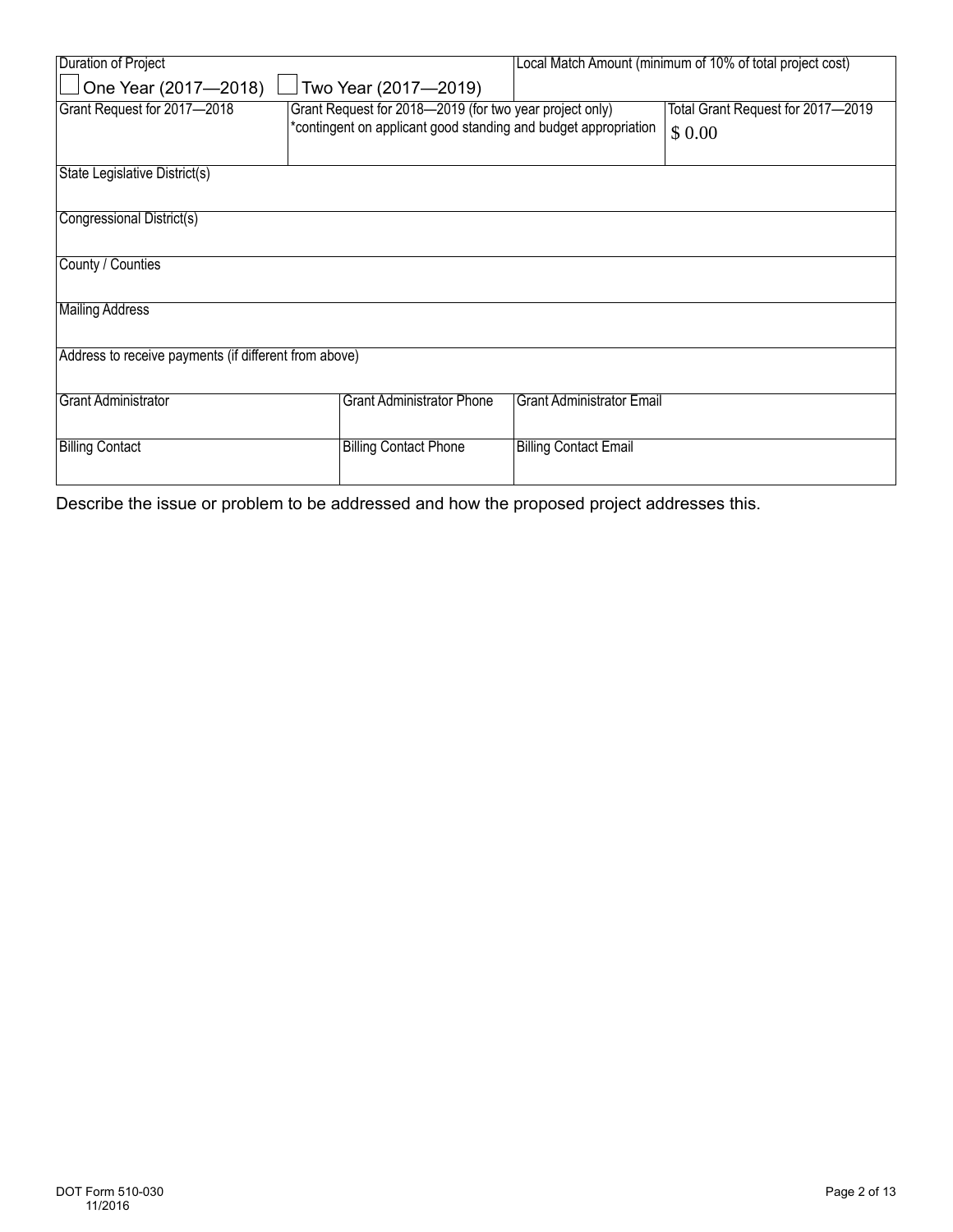Discuss the multimodal aspects of your project. Does your project connect to, coordinate with, leverage or enhance other modes of transportation in your service area (aviation, intercity bus or rail, park and rides, bicycle/pedestrian)? Describe.

### **Impact on service**

Impacts on service include consideration for improved service, improved service delivery, and improved transfers and coordination across transit service. Describe this project's impact on service.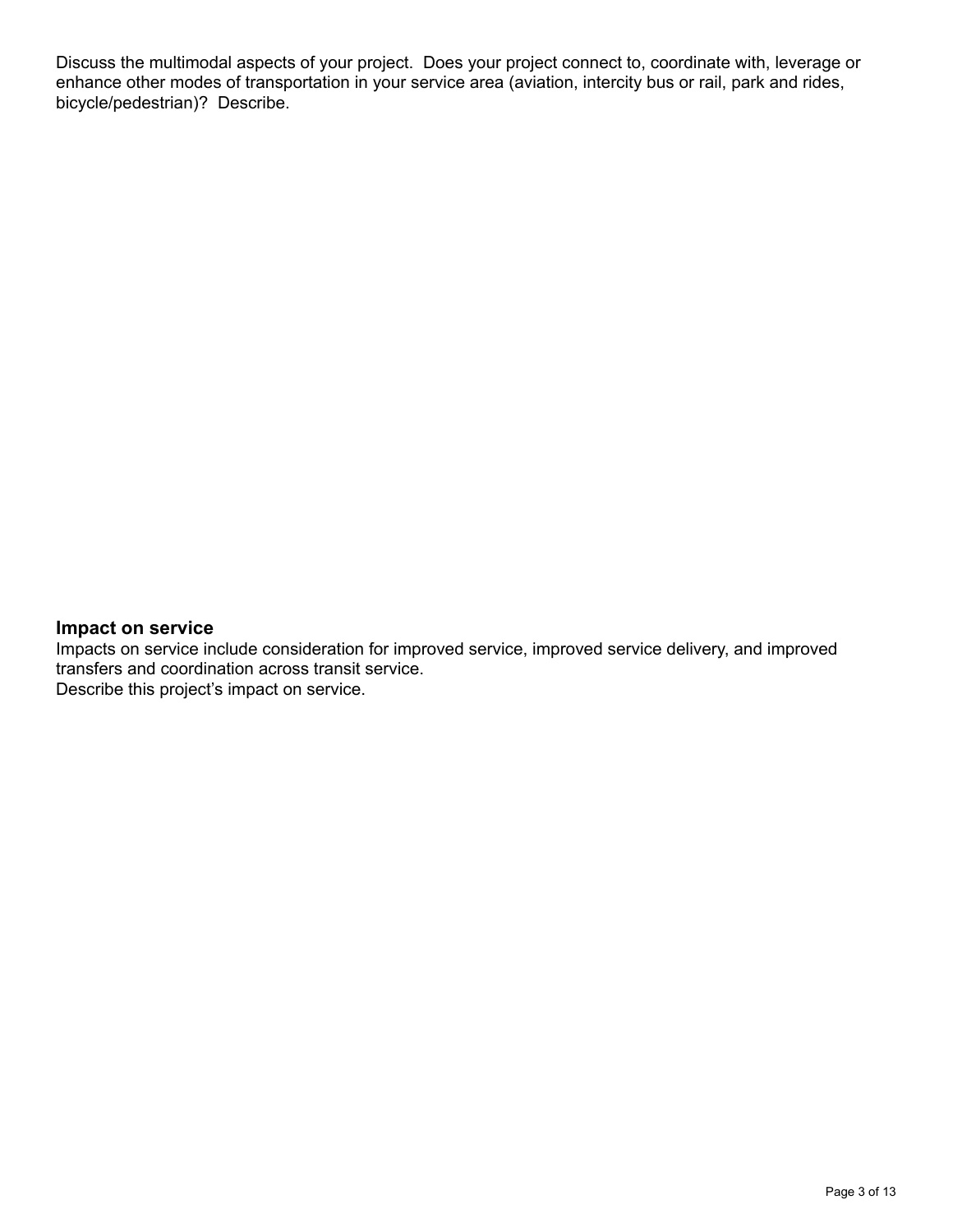# **Impact on Customer Service**

Impacts on customer service include consideration for improved reliability; improved outreach and coordination with customers, employers, and communities; and improved customer service functions, such as customer response time and web-based (and other) communications.

Describe this project's anticipated impact on customer service.

#### **Impact on Administration/Efficiencies**

Impacts on administration / efficiencies include consideration for improved marketing and outreach efforts, improved customer focused tools, improved interagency communications, and cost-saving efficiencies realized upon project implementation or following project completion.

Describe this project's anticipated impact on administration / efficiencies.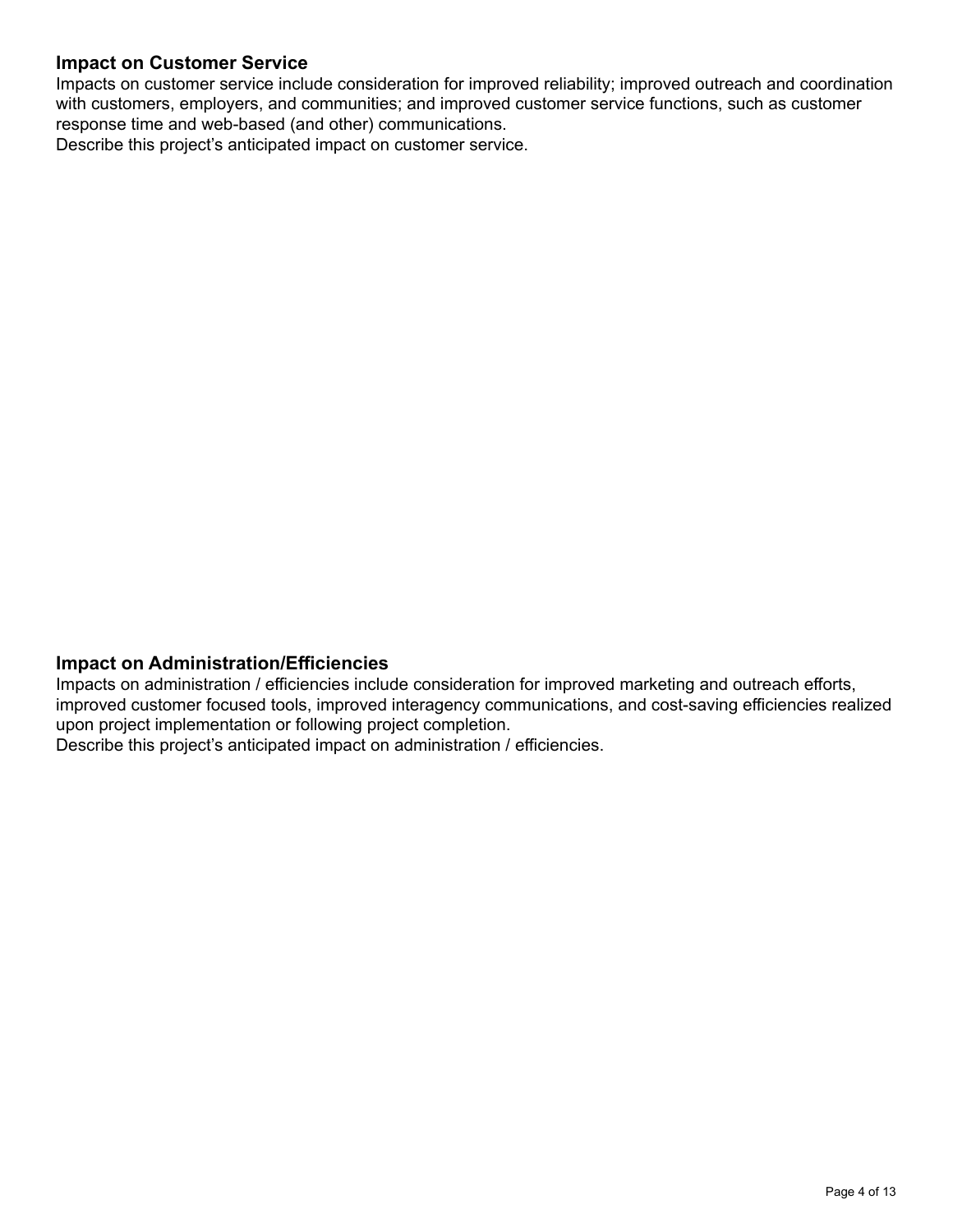## **Joint Planning and Coordination**

Joint planning/coordination includes consideration for the number of project partners, impact to or inclusion of multiple jurisdictions, impact on non-central Puget Sound regions, and the use of demand-management strategies to leverage existing services and programs.

Describe what joint planning or coordination efforts are underway or planned as part of the project proposal.

Describe the roles and responsibilities of each partnering agency (e.g., who is maintaining vehicles, who is paying for service, who is providing service, and how do each of the efforts complement the goals of the project).

#### **Readiness to Proceed**

Readiness to proceed includes consideration for projects that minimize project risks and are most likely to deliver benefits to the traveling public in a timely fashion; and projects that have all needed funding in place and can deliver public services and demonstrate benefits before June 30, 2019.

these grant funds?  $\bigsqcup$  Yes  $\bigsqcup$  No Does the applicant currently have the funding and staff necessary to complete the project, with the exception of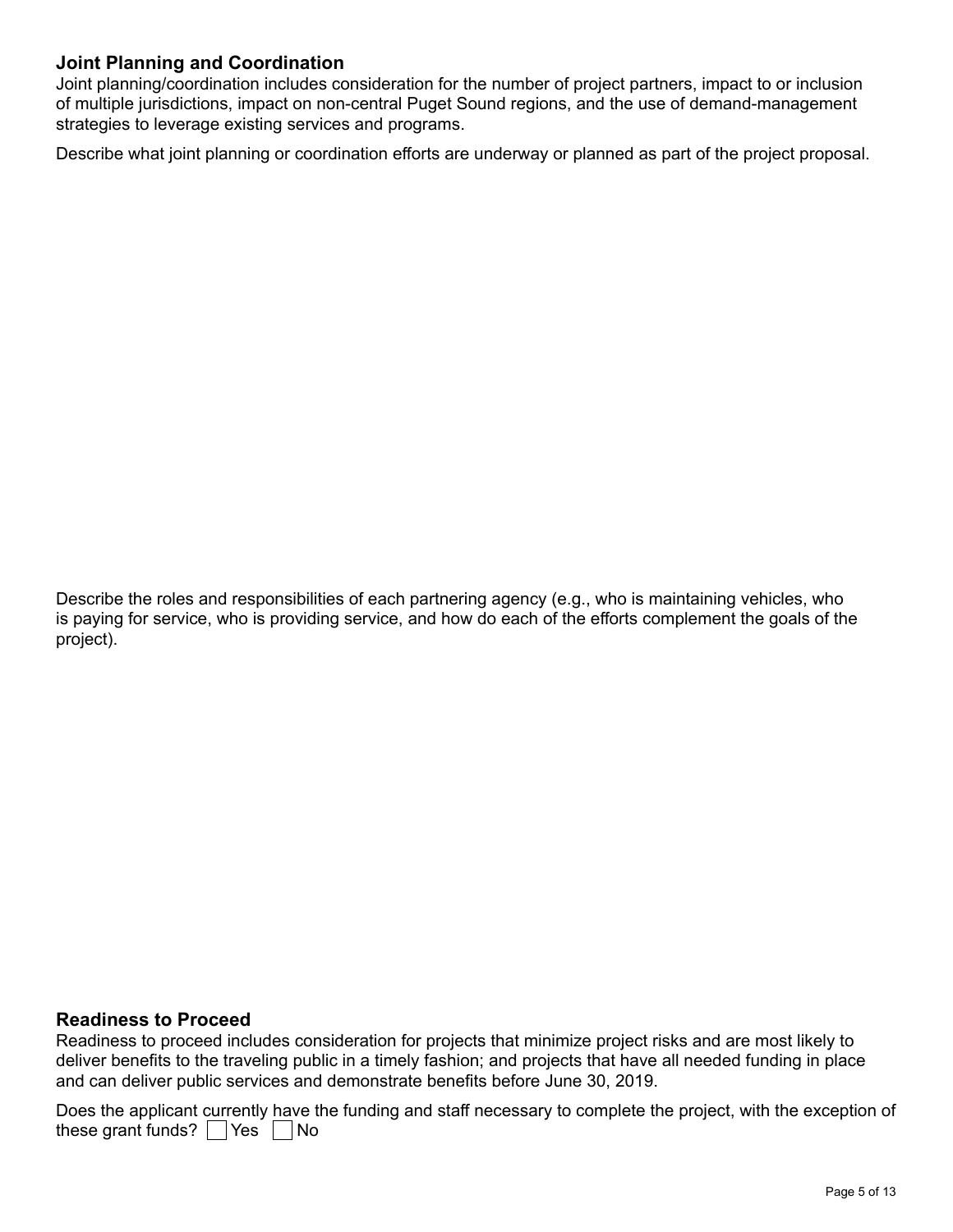Fill in the appropriate milestone for your project in the left column (e.g., equipment: contract award, RFP; mobility management: project start; planning: project completion). In the middle column, enter the date your organization estimates the task will be done. In the last column, enter an activity description.

| <b>Milestone</b> | <b>Date</b> | <b>Activity</b> |
|------------------|-------------|-----------------|
|                  |             |                 |
|                  |             |                 |
|                  |             |                 |
|                  |             |                 |
|                  |             |                 |
|                  |             |                 |
|                  |             |                 |
|                  |             |                 |
|                  |             |                 |
|                  |             |                 |
|                  |             |                 |
|                  |             |                 |
|                  |             |                 |
|                  |             |                 |
|                  |             |                 |
|                  |             |                 |
|                  |             |                 |
|                  |             |                 |
|                  |             |                 |
|                  |             |                 |
|                  |             |                 |
|                  |             |                 |
|                  |             |                 |
|                  |             |                 |
|                  |             |                 |
|                  |             |                 |
|                  |             |                 |
|                  |             |                 |
|                  |             |                 |
|                  |             |                 |
|                  |             |                 |
|                  |             |                 |
|                  |             |                 |
|                  |             |                 |
|                  |             |                 |
|                  |             |                 |
|                  |             |                 |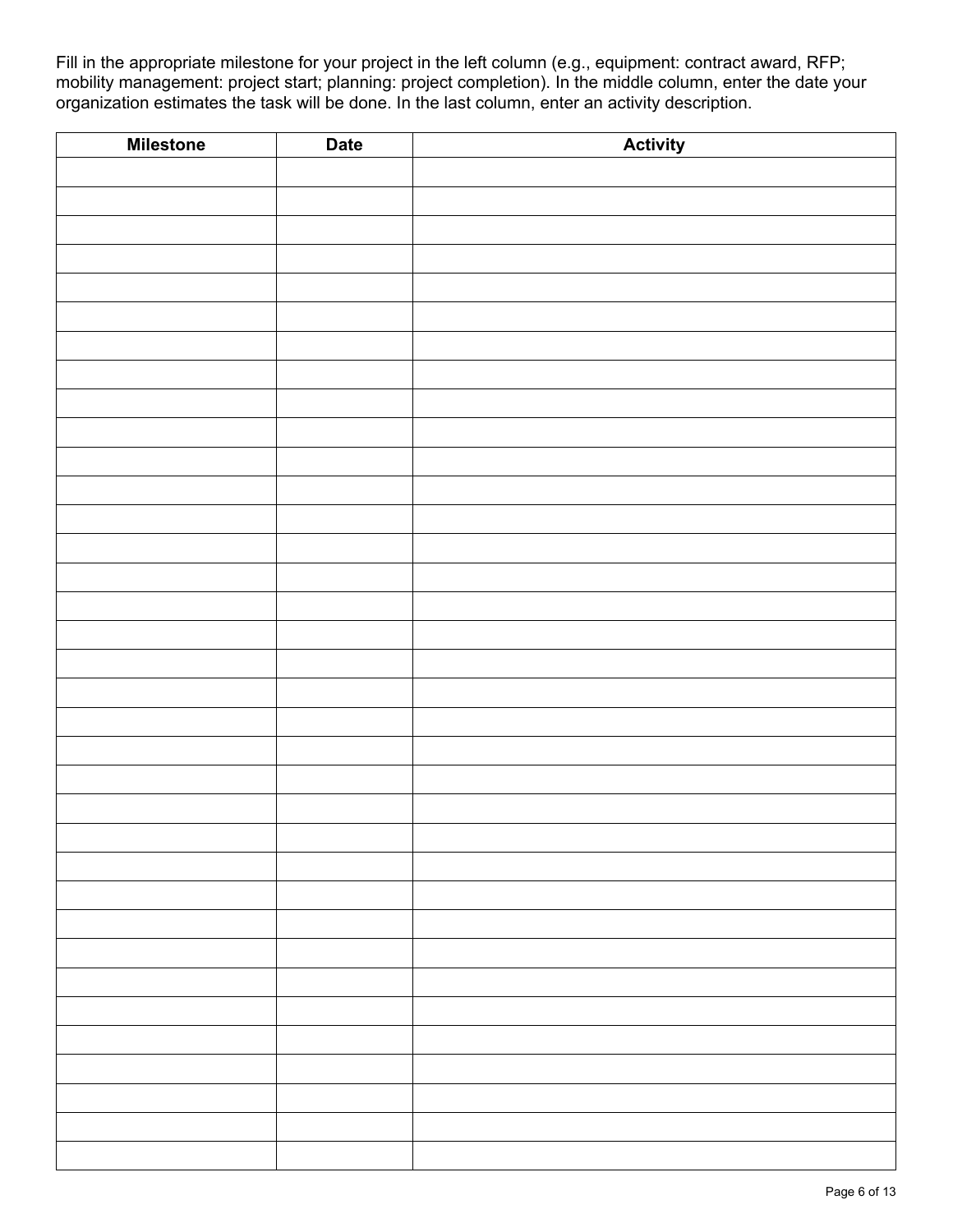# **Transferability & Innovation**

Transferability includes consideration for project scopes that can be adapted or adopted by another agency.

Describe the transferability of project/practices upon the conclusion of the project.

Innovation includes consideration for projects that take advantage of emerging technologies; new types of partnerships; making better use of existing capacity; new business models; and customer-focused solutions to create additional choices, increased ridership and/or improved experiences for the traveling public. Examples could include using big data to provide real-time information to customers, dispatch technologies that improve resource and asset efficiency, public/private funding partnerships, park and ride efficiencies (e.g., through permit reservation programs), and fare media delivery options.

Describe the project's use of innovation.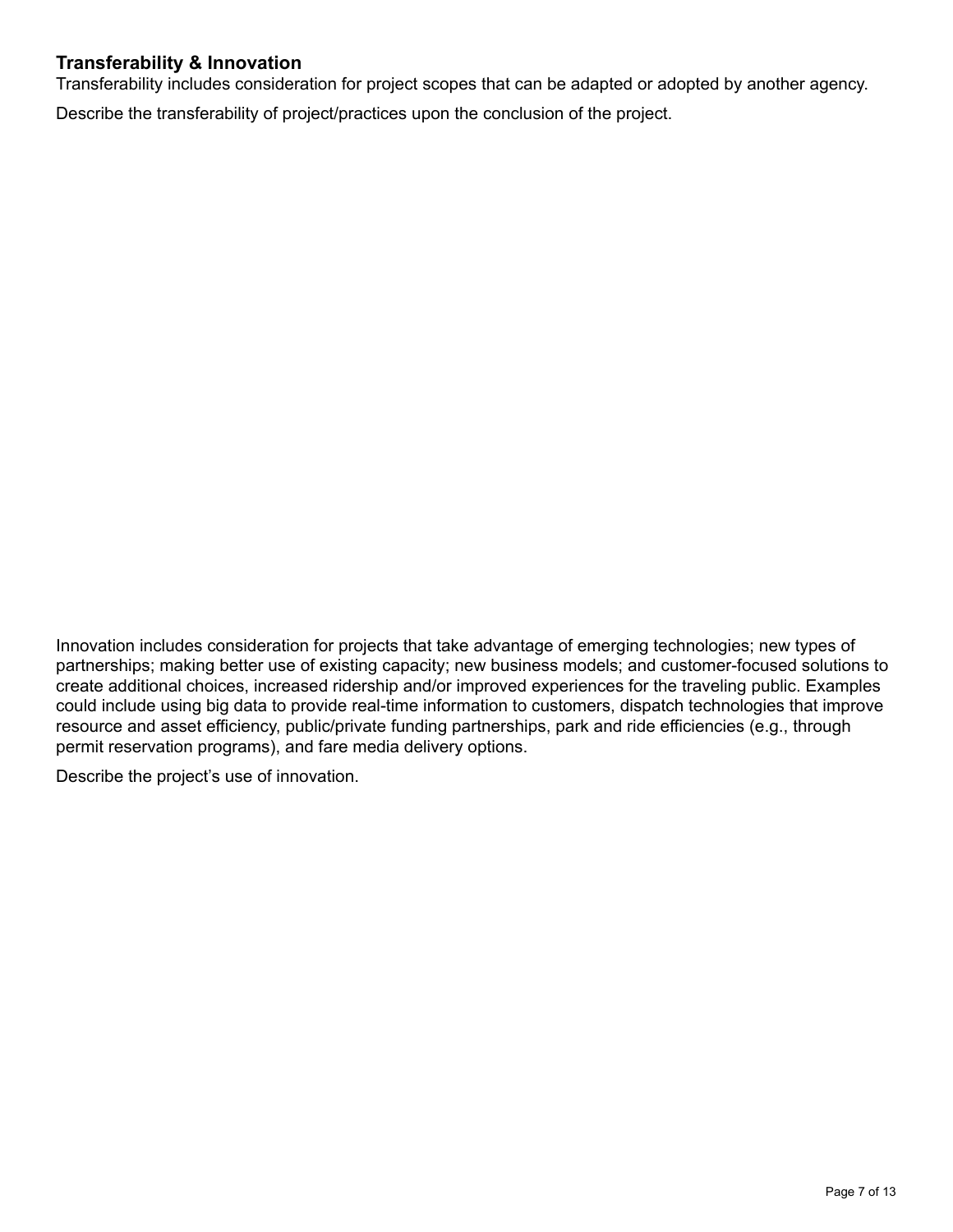# **Social Justice**

Social justice includes consideration for addressing the needs of special populations. Describe how this project would serve people who, because of minority status, income, disability, or age, are traditionally underserved, and how you arrived at this answer.

Describe specific measurable deliverables/outcomes (i.e., describe benefits such as cost savings, travel time improvements, improved coordination, increased ridership, and improved customer service).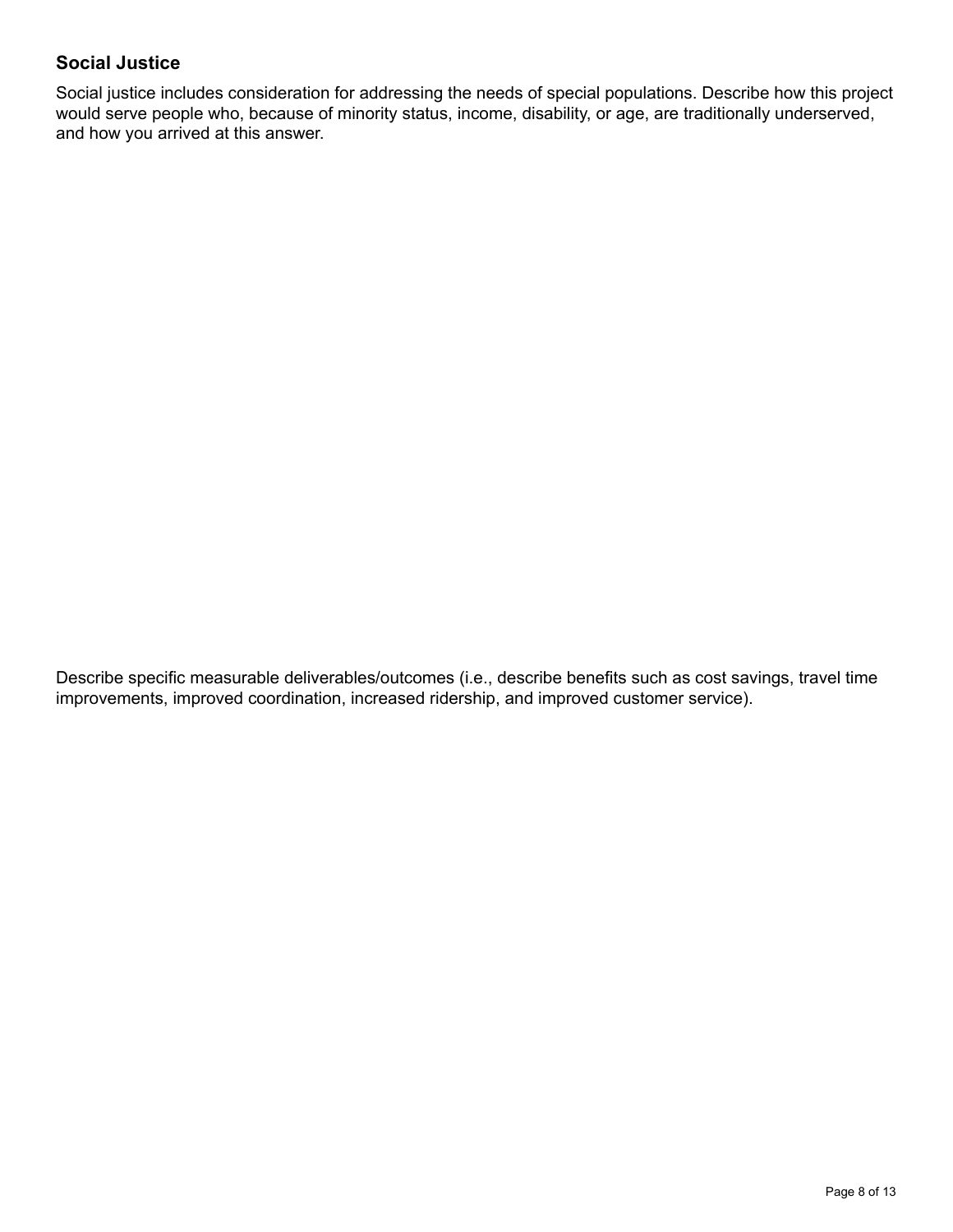How will your organization measure whether the project is successful (e.g., performance measures and evaluation plan that includes the identification of milestones towards successful completion of the project)?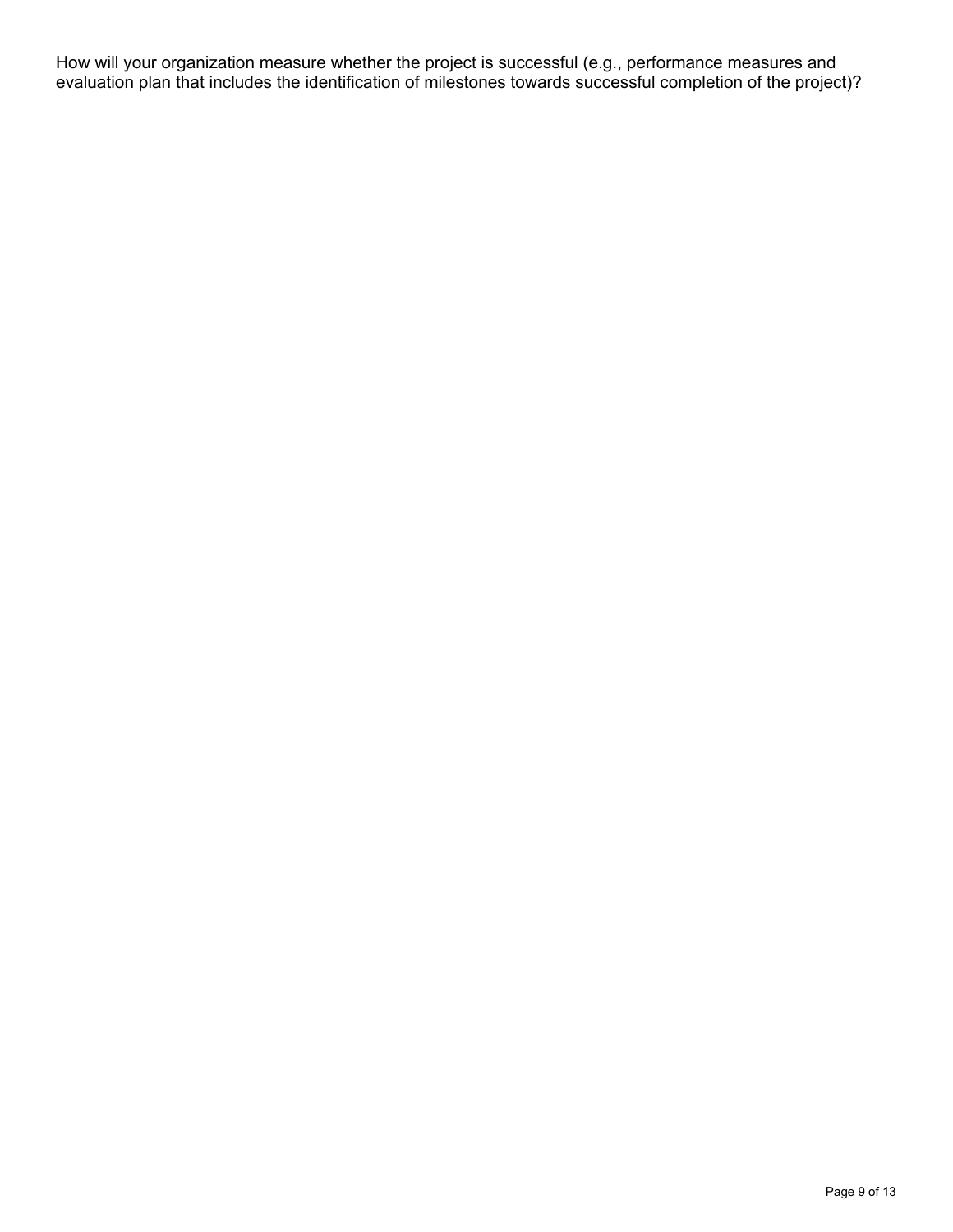# **Financial Information**

Budget for operating / planning / mobility management projects.

Complete the following information for this project only.

|                       |                | Project Term through Project Term through<br>July 2017—June 2018 July 2018—June 2019 |  |
|-----------------------|----------------|--------------------------------------------------------------------------------------|--|
|                       |                |                                                                                      |  |
|                       |                |                                                                                      |  |
|                       |                |                                                                                      |  |
|                       |                |                                                                                      |  |
|                       |                |                                                                                      |  |
|                       |                |                                                                                      |  |
|                       |                |                                                                                      |  |
|                       |                |                                                                                      |  |
|                       |                |                                                                                      |  |
|                       |                |                                                                                      |  |
|                       |                |                                                                                      |  |
|                       |                |                                                                                      |  |
|                       |                |                                                                                      |  |
|                       |                |                                                                                      |  |
|                       |                |                                                                                      |  |
|                       |                |                                                                                      |  |
|                       |                |                                                                                      |  |
|                       |                |                                                                                      |  |
|                       |                |                                                                                      |  |
|                       |                |                                                                                      |  |
|                       |                |                                                                                      |  |
|                       |                |                                                                                      |  |
|                       |                |                                                                                      |  |
|                       |                |                                                                                      |  |
|                       |                |                                                                                      |  |
|                       |                |                                                                                      |  |
|                       |                |                                                                                      |  |
|                       |                |                                                                                      |  |
|                       |                |                                                                                      |  |
|                       |                |                                                                                      |  |
|                       |                |                                                                                      |  |
|                       |                |                                                                                      |  |
|                       |                |                                                                                      |  |
|                       |                |                                                                                      |  |
| Total Budget Expenses | $\$$ 0.00 $\,$ | \$0.00                                                                               |  |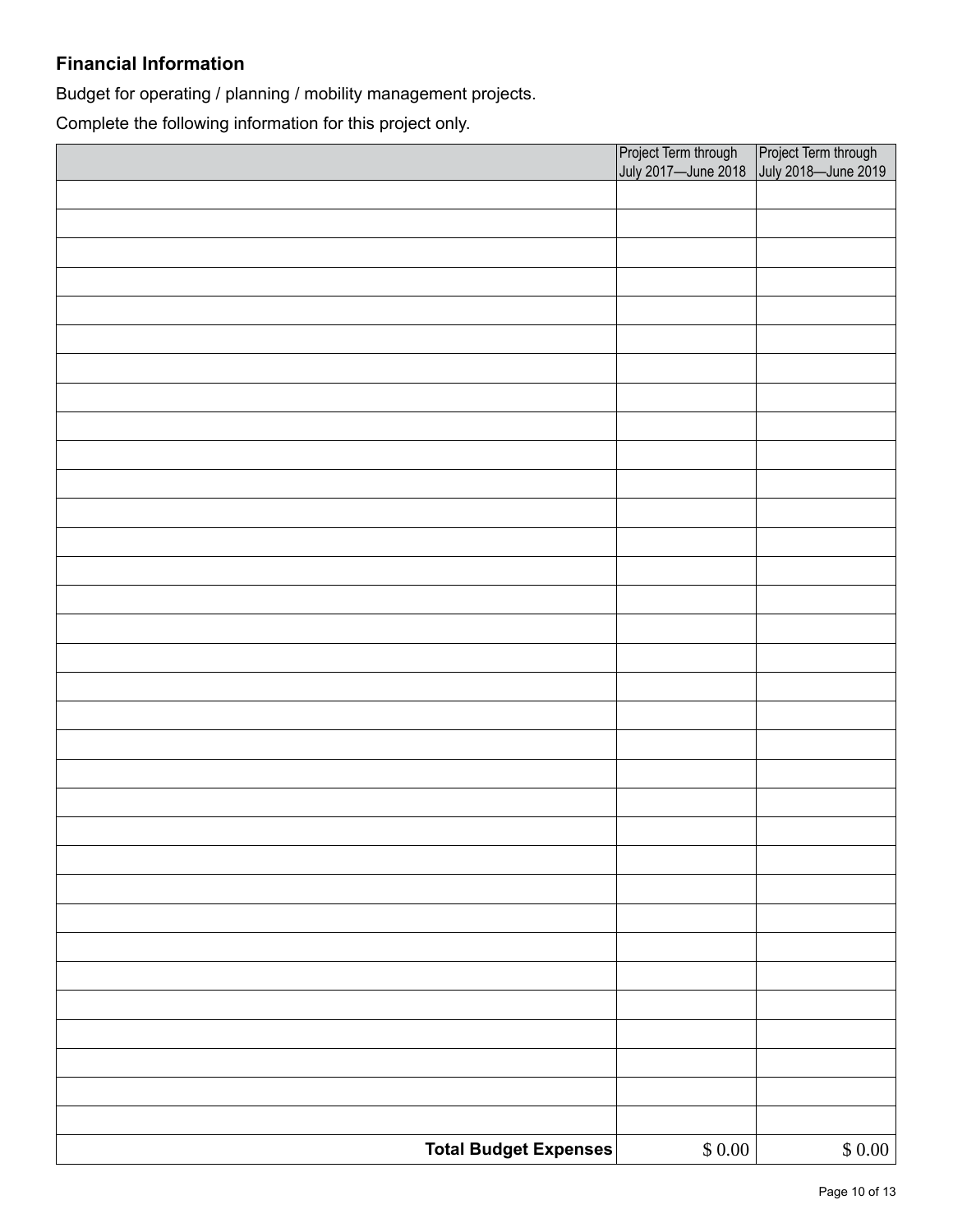Revenue for operating / planning / mobility management projects.

There is a 10 percent matching requirement from the applicant or local partners to apply for this grant (e.g., FTA, other state funds, local reserves).

|                      | Project Term through Project Term through<br>July 2017—June 2018 July 2018—June 2019 |        |
|----------------------|--------------------------------------------------------------------------------------|--------|
|                      |                                                                                      |        |
|                      |                                                                                      |        |
|                      |                                                                                      |        |
|                      |                                                                                      |        |
|                      |                                                                                      |        |
|                      |                                                                                      |        |
|                      |                                                                                      |        |
|                      |                                                                                      |        |
|                      |                                                                                      |        |
|                      |                                                                                      |        |
|                      |                                                                                      |        |
|                      |                                                                                      |        |
|                      |                                                                                      |        |
|                      |                                                                                      |        |
|                      |                                                                                      |        |
|                      |                                                                                      |        |
|                      |                                                                                      |        |
|                      |                                                                                      |        |
|                      |                                                                                      |        |
|                      |                                                                                      |        |
|                      |                                                                                      |        |
|                      |                                                                                      |        |
|                      |                                                                                      |        |
|                      |                                                                                      |        |
|                      |                                                                                      |        |
|                      |                                                                                      |        |
|                      |                                                                                      |        |
|                      |                                                                                      |        |
|                      |                                                                                      |        |
|                      |                                                                                      |        |
|                      |                                                                                      |        |
|                      |                                                                                      |        |
| <b>Total Revenue</b> | $\$$ $0.00$                                                                          | \$0.00 |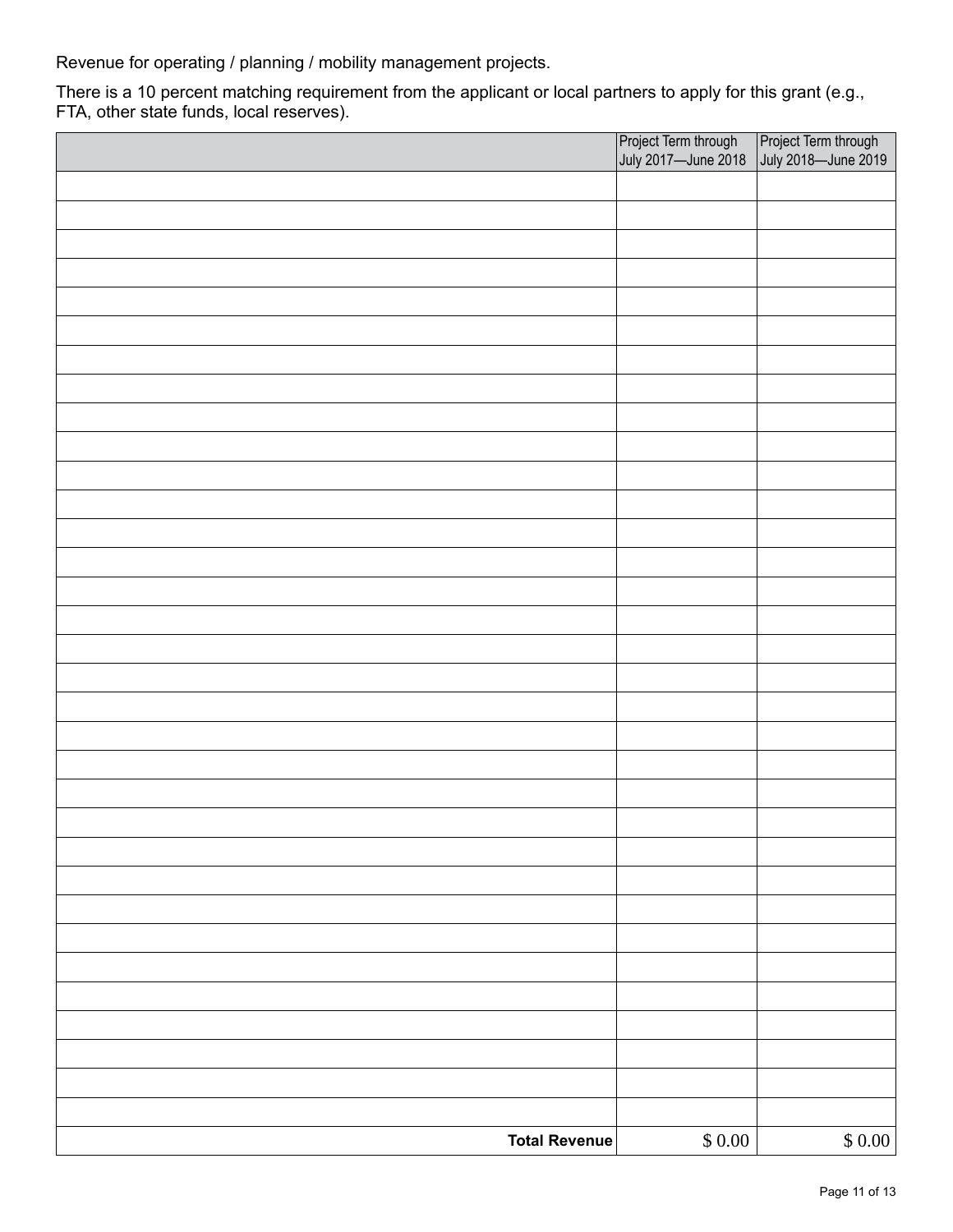The total operating / planning / mobility management expenditures and revenues should match. Please use the below to ensure the difference is \$0.00.

July 2017—June 2018 net operating expenditures  $\$~0.00$ 

July 2017—June 2018 operating revenue  $$0.00$ 

July 2017—June 2018 Difference (Should be  $\$0.00) \ \$\ 0.00$ 

July 2018—June 2019 net operating expenditures  $\$~0.00$ 

July 2018—June 2019 operating revenue  $$0.00$ 

July 2018—June 2019 Difference (Should be  $$0.00) \$ \, 0.00$ 

Please describe how the budget was developed. Provide comments or an explanation why your project doesn't fit into any of the above categories.

#### Identify your capital equipment request

| <b>Description</b> | Pass.<br><b>Seating</b><br>& WC<br>stations | <b>Useful</b><br>Life | <b>Fuel Type</b> | Replace<br>(R)<br><b>Expand</b><br>(E) | Qty | <b>Unit Cost</b> | <b>Total Cost</b> |
|--------------------|---------------------------------------------|-----------------------|------------------|----------------------------------------|-----|------------------|-------------------|
|                    |                                             |                       |                  |                                        |     |                  | \$0.00            |
|                    |                                             |                       |                  |                                        |     |                  | \$0.00            |
|                    |                                             |                       |                  |                                        |     |                  | \$0.00            |
|                    |                                             |                       |                  |                                        |     |                  | \$0.00            |
|                    |                                             |                       |                  |                                        |     |                  | \$0.00            |
|                    |                                             |                       |                  |                                        |     |                  | \$0.00            |
|                    |                                             |                       |                  |                                        |     |                  | \$0.00            |
|                    |                                             |                       |                  |                                        |     |                  | \$0.00            |

Sub Total  $$0.00$ 

Sales Tax

Total Estimated Cost $\frac{\$~0.00}{\ }$ 

Less Local Matching Funds for this Project

Total Equipment Request for this Project $\frac{\$~0.00}{}$